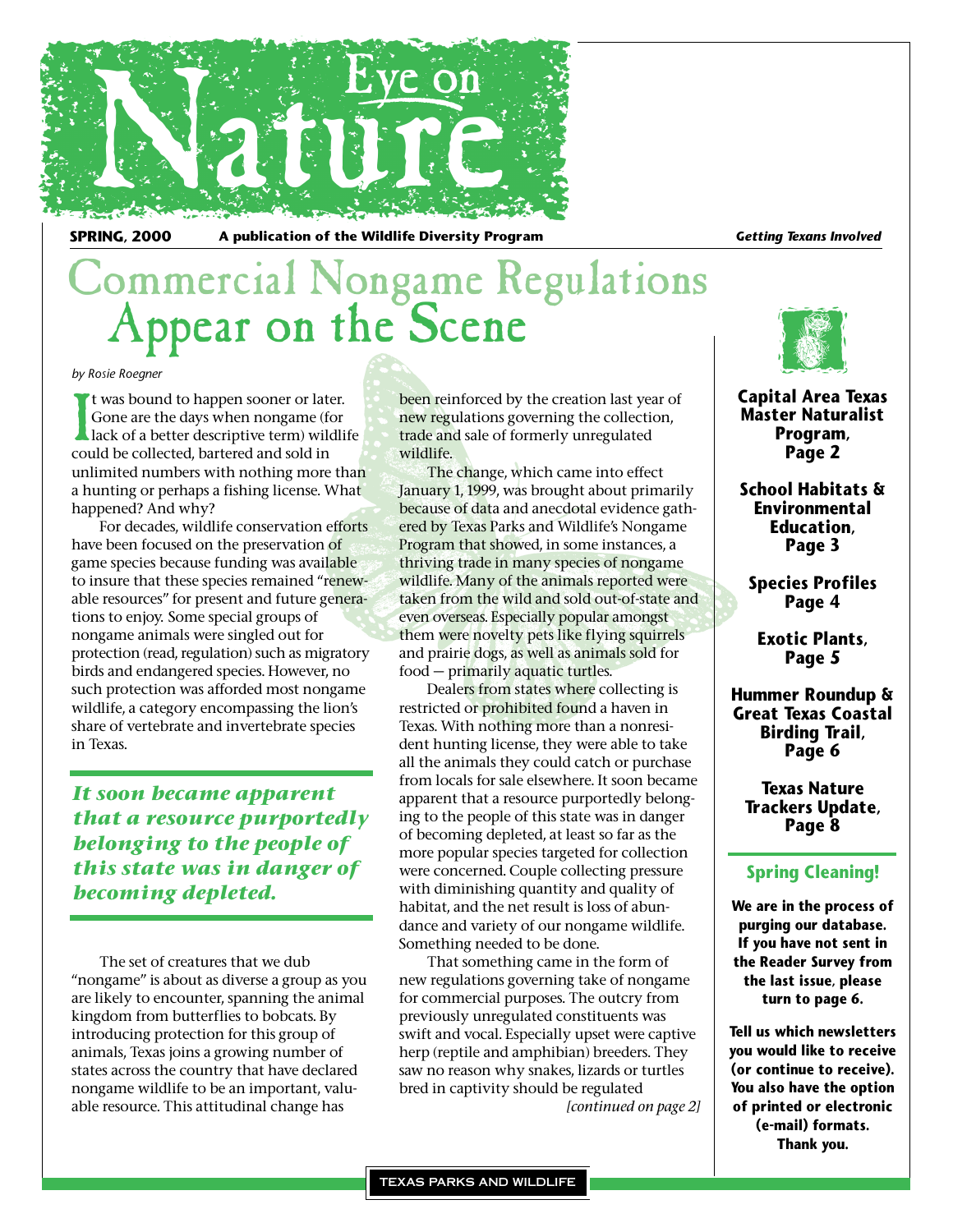### Capital Area Texas Master Naturalist Program on this challenging class, contact the Texas Master

*by Cynthia Wright*

**U**urrounded by November foliage of orange and dusky rose, 30 new Texas Master Naturalist volunteers, diverse in background, united in purpose — listened as their host, J. David Bamberger, challenged them to continue on the path they had begun in September when they entered the Capital Area Master Naturalist (CAMN) chapter of the Texas Master Naturalist Program.

A first-hand example of natural habitat restoration, Bamberger Ranch was a fitting setting for the final session of this third graduating class of CAMN. The day culminated eight Saturdays of field trips and lectures from experts in botany, geology, hydrology, ecology, biology, wildlife (birds, mammals, reptiles, amphibians, spiders, insects, including endangered species), geography and archeology — all with emphasis on the Central Texas area.

The goal of the program is to produce well-informed volunteers who, as self directed Texas Master Naturalists will work with schools and organizations in their communities to heighten the public's awareness, understanding and appreciation of its natural resources. Be it rare plant rescue, cave clean-up, gardening for wildlife or teaching, volunteers promote environmental stewardship and the principles of responsible, sustainable development and renewable natural resources, to help people make responsible decisions and mitigate damage done to their planet.

As part of its outreach, the CAMNs recently adopted Richard Moya, a Travis County Park, where members will survey plants, animals, trees and amphibians. Along with maintenance work, they plan to develop self-guided nature trails.

Each spring and fall, the CAMN program accepts 40 students. Following 40 class hours, graduates must complete 40 hours of approved volunteer activities

Naturalist Program at 409-458-2034.

For more information

and 8 hours of advanced education within a calendar year and every year thereafter to become and remain a certified Texas Master Naturalist. Spring 2000 classes begin Saturday, February 26th and run — excluding April 22 — until April 29th. Cost for the program is \$60.

CAMN is one of seven statewide chapters under the Texas Master Naturalist Program. Other chapters operate in Dallas, Fort Worth, San Antonio, San Marcos, Denton and Houston. The Texas Agricultural Extension Service and Texas Parks and Wildlife sponsor the Texas Master Naturalist Program at the state level, along with a variety of local organizations. For more information contact Michelle Haggerty, Texas Master Naturalist Program coordinator at 409-458-2034.

*Cynthia Wright is a volunteer with Capital Area Master Naturalists.*

#### *[Commercial Nongame Regulations continued ]*

by the state of Texas. However the precedent was already established for other animals that normally occur in the wild, and which even if domestically raised, are still considered to be wild animals and therefore under the jurisdiction of Texas Parks and Wildlife. Species which require possession and/or sale permits no matter how many generations they've been captive-bred include white-tailed and mule deer, native quail and ducks, alligators and "furbearing" animals.

Consequently, the new regulations for commercial use of nongame mammals and herps essentially standardized the requirements the department maintains for the sale and breeding of indigenous wildlife. Unlike captive-reared deer, quail, ducks or pheasants however, there is not really a satisfactory way to mark nongame reptiles and amphibians in particular,

making enforcement of the regulations a problem.

In order to assist Law Enforcement in determining whether it is *likely* that an individual is collecting or holding for commercial purposes, a possession limit was established for nongame. Effective January 1, 1999, anyone possessing more than 10 specimens of a given species or subspecies, or more than 25 specimens in the aggregate, must obtain a "nongame collection permit" available through the pointof-sale (POS) system for \$15 a year. People buying *for resale of the same animals* must apply for a Nongame Dealer Permit (\$50) which is issued out of TPW Austin headquarters. Nonresidents pay \$50 and \$200 respectively for these permits. Reports required in connection with these licenses will help staff determine what species are most popular with collectors and predict possible long-term effects of collecting on those species. Species needing more active management will also be more easily noted.

A hunting license is still necessary to take nongame from the wild, and both collection and dealer permits have annual reporting requirements. The rules do not apply to "finally processed products," such as dried bones, skins or turtle shells — but they do apply to meat from nongame wildlife that has been refrigerated or frozen for use as food. Grade school teachers and kids aged 16 and younger are exempt from permit requirements unless they are involved in trading or selling animals they possess. For more information on the new non-game regulations please call 1-800-792-1112 extension 4644 or 512-389-4644.

*Rosie Roegner is Wildlife Permits Coordinator for Texas Parks and Wildlife, working out of our Austin offices.*

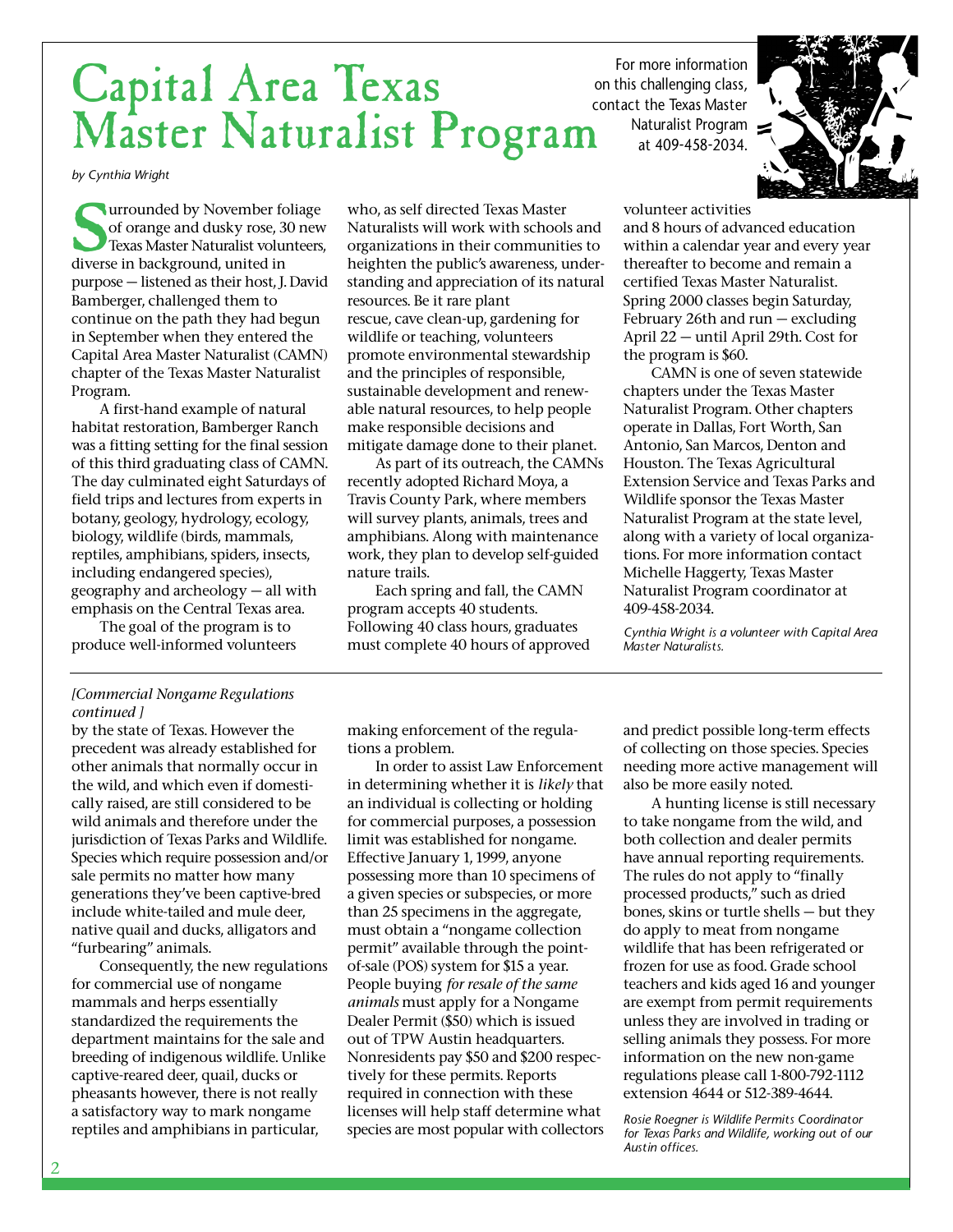# School Habitats… an Invitation to the Natural World

*by Diana Foss*

an you imagine the thrill of<br>watching a colorful songbir<br>berries from a shrub you jus<br>planted? Or the joy of discovering watching a colorful songbird eat berries from a shrub you just tadpoles swimming in the pond you filled with water a few days before? Children who have never enjoyed the wonder of nature can experience the fascinating interactions between plants and animals on a daily basis in a school habitat.

The creation of school habitats is a growing trend in Texas, particularly among urban schools. The driving force behind the trend may be the fact that today's children seem to be spending less time in the outdoors than previous generations, or that natural green space may be lacking in highly urban neighborhoods. School habitats provide an inviting door to the natural world, within the safety of a school setting. The hope is that children who understand habitat issues on a local level will eventually expand that knowledge to the state, national, and global level.

What makes a "good" school habitat? Quality sites vary in size and location; however, successful habitats have a few things in common. Native species of insects, birds and other wildlife are encouraged to flourish among the native vegetation. The vegetation reflects naturally occurring local habitats. The site is easily accessible, for both people and wildlife. All grade levels and subject disciplines within the school use the habitat on a regular basis as an extension of the classroom. Active involvement in the habitat by students, parents and the

community ensures its long-term survival. Continued involvement fosters a sense of pride and ownership among the students.



Enthusiastic, well-informed teachers are a key component of a successful school habitat. The Wildlife Division's Urban Program is willing to offer technical assistance to schools wishing to start or improve a habitat. Urban biologists in Houston, Dallas/Fort Worth, San Antonio, Austin, El Paso and the Rio Grande Valley will conduct teacher workshops during the year 2000. These trained teachers will share their knowledge and experience with their students, who will then spread that knowledge

### **I hear and I forget, I see and I learn, I do and I understand. – Confucius**

among their peers. Workshops provide informative presentations by local experts on the steps to create a habitat, plant identification and selection to provide wildlife benefits, pond management and much more. The group may travel to several established school sites to gather ideas for their own site. The workshop may even include an outdoor "hands-on, get dirty" component where teachers learn first hand about the habitat components by installing them on a demonstration site. For example, thirty teachers from ten schools in Houston spent a Saturday this fall digging a pond, installing a liner and planting trees. These teachers also designed master plans for their own sites to facilitate the development of their site next year.

If you know a special place on a school grounds near you that could become a wonderful home for wildlife, and this adventure sounds exciting to you, contact the Urban Program office closest to you for information about school habitat workshops in your area.

*Diana Foss is an Urban Biologist working out of our Houston office.*

## **Environmental Education**

*by Chuck Kowaleski*

**Most of us learned to enjoy**<br>the delights of the outdo<br>through the actions of a<br>mentor. This mentor was often a the delights of the outdoors through the actions of a mentor. This mentor was often a family member or friend who loved the outdoors. Through their guidance we delighted in observing plants and animals in their natural habitats that were but a few steps from our own back door. We used books and television shows to increase our own knowledge and answer questions that puzzled us.

תע

Unfortunately, this is no longer the case. Most children now live in cities. Their mentor is a narrator and their observations are often done in front of a TV instead of in the woods. The habitats they see are on different continents thousands of miles away.

What can we do about this? We can take the time to introduce children to the natural world around them. First, get them interested in nature through programs like Outdoor Kids, Project WILD or Rare and WILD. Then take them to any of almost 125 Texas State Parks and encourage them to ask questions on what they find. You'll be amazed how much both of you learn! I guarantee that the time spent introducing your children to the natural world will be most satisfying you'll ever spend together!

Check out the wealth of information on Texas State Parks, plants, animals and environmental education programs and materials at our web site: www.tpwd.state.tx.us or call us at (800) 792-1112 for more information on a specific subject.

*Chuck Kowaleski is project WILD coordinator at the Austin office.*

Texas Parks and Wildlife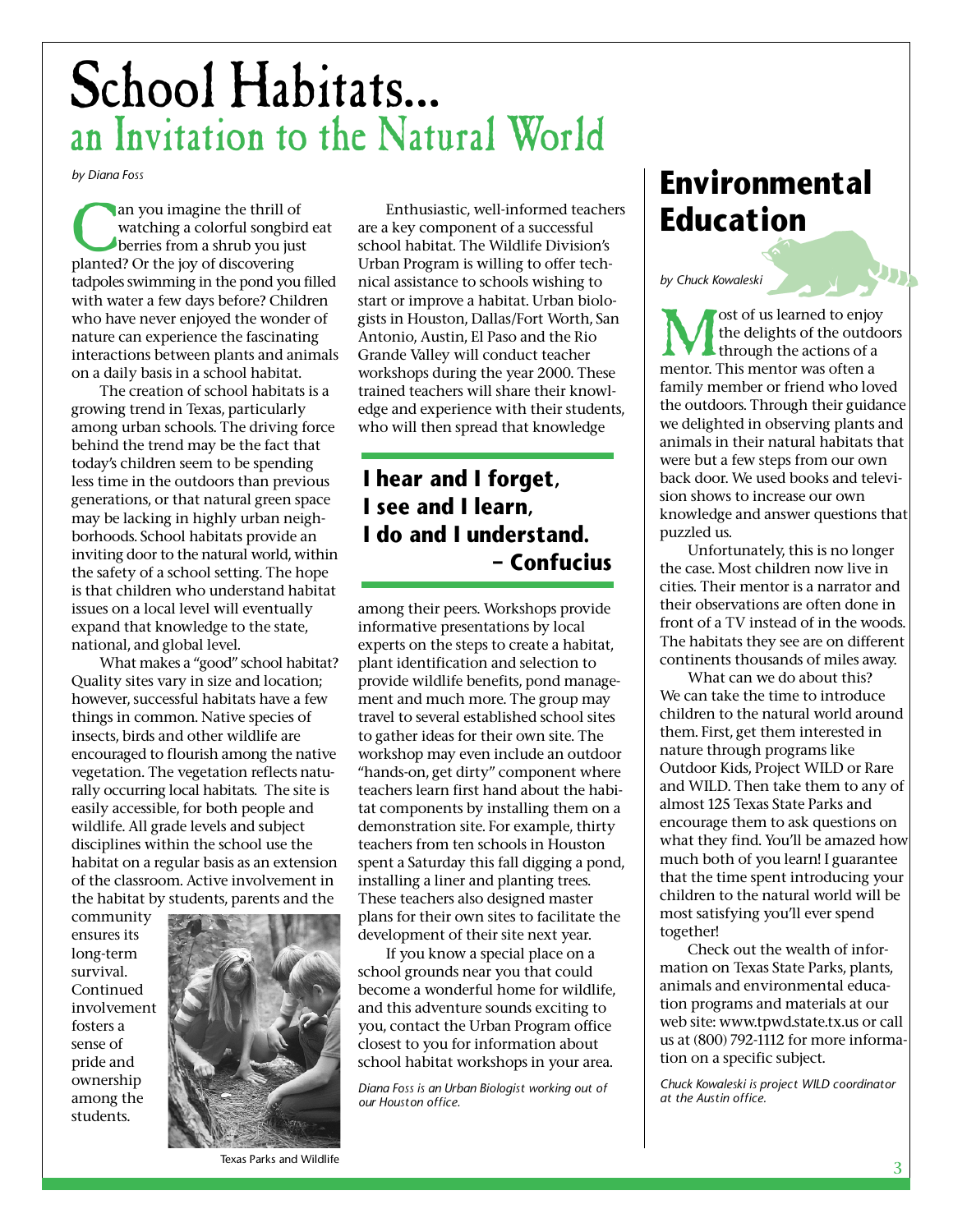# Species Profiles: The Black Bear

*by Paul Robertson*

**B**lack Bears occurred almost<br>everywhere in Texas until<br>early part of this century. T<br>were particularly common in th everywhere in Texas until the early part of this century. They were particularly common in the Big Thicket region of East Texas and in the mountains of the Trans-Pecos. We usually think of black bears as woodland species, but they do surprisingly well in the desert canyons, arid mountain woodlands, and desert grasslands of the Trans-Pecos.

Black bears differ from mountain lions, the other big predator still surviving in Texas, in two important respects that have a major influence on both their abundance and their interaction with humans. First, they are omnivores with a decided preference for the plant end of the food spectrum and, second, they are not nearly as territorial as mountain lions. Consequently, they are less of a threat to livestock and their tolerance of other bears means that there can be lots of bears where food is abundant. Intense territoriality keeps mountain lions from ever becoming very common in an area.

Unfortunately for bears, they were highly prized by protein hungry settlers for their dark meat. In addition, their body fat was rendered to fine oil highly prized for both its taste and its liquid state at room temperature. In the late 1800s, bears were sufficiently common in East Texas for the establishment of a small bear hunting industry. Killing bears provided food and oil, protected livestock and made the Texas frontier a little less frightening. So, despite their original abundance and minimal threat to livestock and humans, bears were eventually banished to the Big Bend region, and even there they were rarer than the mountain lion.

About the same time numbers started declining in Texas, they also did so in Mexico. Unregulated hunting and predator control by American ranchers in northern Mexico took a huge toll on black bear numbers. Small remnant populations of black bears managed to persist in remote pockets of the mountains south of Big Bend. In 1986, Mexico put the black bear on their endangered species list. All hunting seasons were closed and by then the American ranchers had moved out of Mexico for the most part. Texas followed suit in 1987 placing the black bear on the state's endangered list. In the last decade, small breeding populations have become established in the Trans-Pecos. Black bears have also started to move back into East Texas from the adjacent states and it probably won't be long before there is a breeding population in East Texas too.

In Texas, female black bears weigh 120-160 lbs. and the males usually fall in the 200-300 lbs. range; old males sometimes exceed 400 lbs. Texas bears vary in color from black to cinnamon-brown. Their diverse diet consists mostly of plant products such as berries, nuts, acorns, tubers, cactus fruit, and mesquite beans. This is supplemented with grubs, eggs, and any small animal they can catch. When natural foods are not abundant bears may resort to killing livestock, mainly sheep and goats. A good rule of thumb to remember is that bears may occasionally kill livestock, but not all bears are livestock killers. Because bears feed

occasionally on carrion, they are often blamed for livestock they did not actually kill.

Most Texas bears are active yearround, but pregnant females always find a den in a small cave, in a hollow tree or under a big tree-fall in which to have their babies. The cubs, usually two but occasionally as many as four, are born in February and weigh less than a pound at birth, which is very small compared to the size of the mother. They stay in the den for several months while growing quickly. Youngsters travel with their mother for almost two years before weaning. Except for the brief mating period, the males lead a solitary life.

Where there are sufficient wildlands, bears and humans can coexist with a minimum of conflict and with a great deal to be gained for the quality of life. Humans can do bears a big favor by not feeding them and securing garbage and foodstuffs such that bears cannot get to them. Bears deserve to be left wild; that's where they're the safest and do the most for our spirits.

*Paul Robertson is a mammalogist with Texas Parks and Wildlife, Austin office.*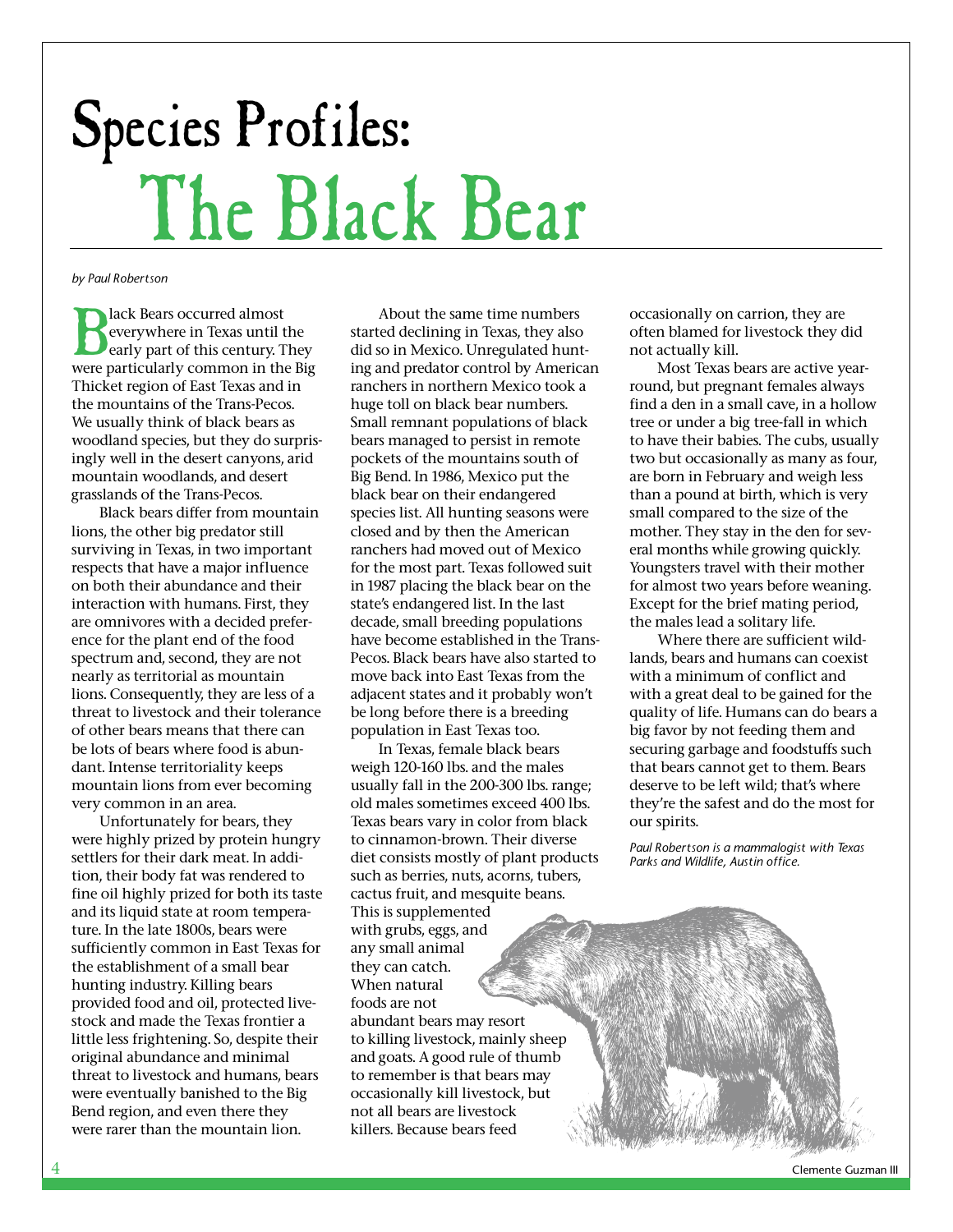# Alien Invasion!

*by Kelly Bender*

They come by air, by land and by<br>sea. They infest our lands and<br>waterways, robbing them of dive<br>sity and identity. No place is safe from sea. They infest our lands and waterways, robbing them of diverthis alien invasion. Who — or what is the insidious intruder?

Plants. More specifically, exotic (or alien, non-native) plants. All plants have a range throughout which they naturally occur, and plants within this native range are naturally adapted to their environment. Native plants are also subject to natural population controls like disease and predators. Therefore, plants within their native range may have health problems, but rarely become a pest in any one area.

While most exotic species introduced to an area pose little threat to the ecosystem, some have very invasive tendencies. These species spread rampantly through an area, competing with the native species for water, sun and space. Some exotics even change the chemistry of the soil, which makes it more difficult for native species to grow in that area.

Exotic species are also detrimental to wildlife that depend on native plants for food or cover. The well-loved monarch butterfly caterpillar, for example, depends on native milkweed species (*Asclepias spp.*) for food. Additionally, researchers in Chicago have found that songbird nests in exotic species like Japanese Honeysuckle were preyed upon more often than nests built in native shrub and vine species.

### **What can you do to prevent this alien invasion?**

**Know your garden** and manage it for native and non-invasive exotic species. *Just because a plant grows without having been planted by humans does not mean it is a "native species."*

**Protect wild areas** from disturbance and alien invasion.

**Prevent the spread of exotic species** by cleaning camping and boating equipment before traveling, never releasing pets of plants (garden or aquarium) into the wild, and resisting the temptation to take plants, soil, fruit or seeds from state to state or country to country.

For more information on exotic plants, see the Plant Conservation Alliance Alien Plant Working Group online at http://www.nps.gov/plants/alien/ . Other sources of information include Randy Westbrook's *Invasive Plants: changing the landscape of America: fact book* (Federal Interagency Committee for the Management of Noxious and Exotic Weeds, 1998) and *America's Least Wanted: Alien Species Invasions of U. S. Ecosystems* (Bruce A. Stein and Stephanie R. Flack, eds, The Nature Conservancy, 1996). *Kelly Bender is an Urban Biologist for Texas Parks and Wildlife, Austin office.*



Even though some exotic species were originally invited into our gardens, they have overstayed their welcome in our waterways and natural areas. Some common garden exotics you may want to consider removing:

Johnsongrass *(Sorghum halepense)*

Chinese tallow *(Sepium sebiferum)*

Bermudagrass *(Cyondon dactylon)*

**Chinaberry** *(Melia azedarach)*

Elephant ears *(Colocasia spp.)*

Water hyacinth *(Eichhornia crassipes)*

Japanese honeysuckle *(Lonicera japonica)*

Chinese privit *(Ligustrum sinensis)*



Wood Thrush in Common Buckthorn *(Rhamnus cathartica)* Ken Schmidt (Memphis TN)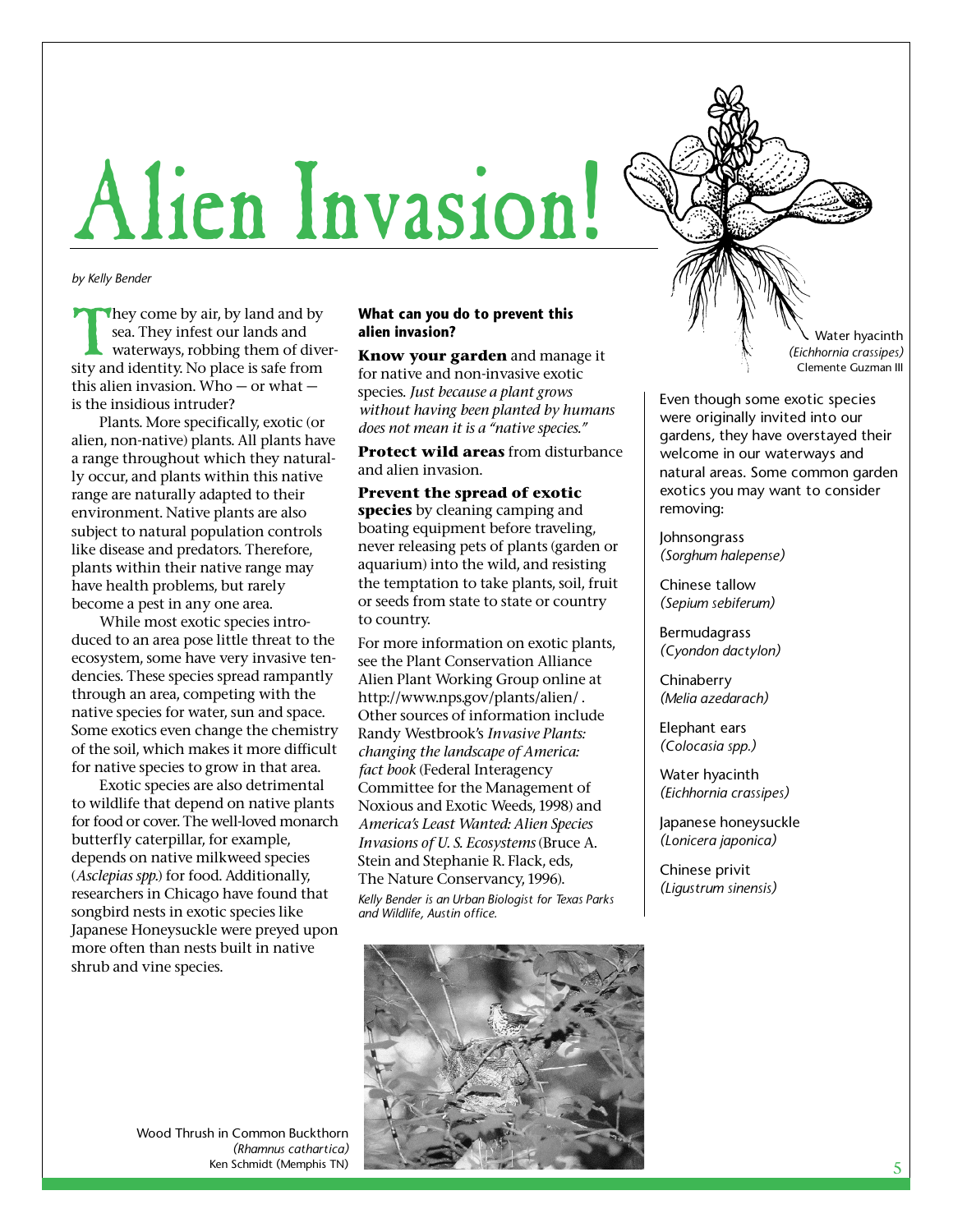## **The Texas Hummingbird Roundup**

*by Mark Klym*

J anuary 2000 marked the start of the seventh season for this survey of hummingbird activity in back yards of Texas homes. The survey is providing valuable information on the 18 species of hummingbirds found in Texas.

Volunteers in the program donate \$6.00 to offset the cost of printing and postage. In exchange they receive a packet containing the survey forms, information on the hummingbirds of Texas, feeder care information, a packet of *salvia coccina* seed (a hummingbird favorite), and early access to the annual Texas Hummer publication.

For more information on the Hummingbird Roundup please call 1-800-792-1112 and ask for extension 4644.

*Mark Klym is coordinator of the Hummingbird Roundup working out of the Austin office.*

## **Great Texas Coastal Birding Trail Completed!**



*by Linda Campbell*

**The highway signs are up, the viewing platforms constructed and a new four-color map is hot off the press! It's time to announce the completion of the \$1.4 million dollar Great Texas Coastal Birding Trail. The Trail is a 600-mile driving trail that highlights many of the wonderful wildlife viewing sites along the Texas coast. It extends from the Louisiana border, along the coast to Brownsville, and up the Rio Grande River to Laredo. The project has taken five years to complete.**

**The third and final map for the lower portion of the Texas coast and the Rio Grande Valley is now available. It features 88 wildlife viewing sites on federal, state, county, city and private properties. The map has directions to each site, along with a description of the birds and habitats that are found there. Visitor information and contact numbers are also provided. Look for the map at state parks and wildlife refuges along the coast, Chambers of Commerce and Convention and Visitors Bureaus, and Texas Department of Transportation Travel Information Centers. For more information contact Linda Campbell, Nature Tourism Coordinator, or call 1-800-TX-BIRDS to be placed on the mailing list to receive the new map.**

*Linda Campbell is Nature Tourism coordinator in the Austin office.*

The Wildlife Diversity Program sends out a number of newsletters each year relating to specific interests and activities within the program. Some of these newsletters are listed below. Please indicate those you would like more information about and whether you prefer to receive printed or electronic (e-mail) information. Mail to: Texas Parks and Wildlife, Wildlife Diversity Program, 4200 Smith School Road, Austin, Texas 78744-3291.

|                | Eye on Nature                                                                                                                                                                                                                  |
|----------------|--------------------------------------------------------------------------------------------------------------------------------------------------------------------------------------------------------------------------------|
|                | Hummingbird Roundup                                                                                                                                                                                                            |
|                | Partners in Flight                                                                                                                                                                                                             |
|                | <b>Texas Nature Trackers</b>                                                                                                                                                                                                   |
|                | Monarch Watch                                                                                                                                                                                                                  |
|                | <b>Bats</b>                                                                                                                                                                                                                    |
|                | Attwater's Prairie Chicken                                                                                                                                                                                                     |
|                | Name and the state of the state of the state of the state of the state of the state of the state of the state of the state of the state of the state of the state of the state of the state of the state of the state of the s |
| Street Address |                                                                                                                                                                                                                                |
|                |                                                                                                                                                                                                                                |
|                |                                                                                                                                                                                                                                |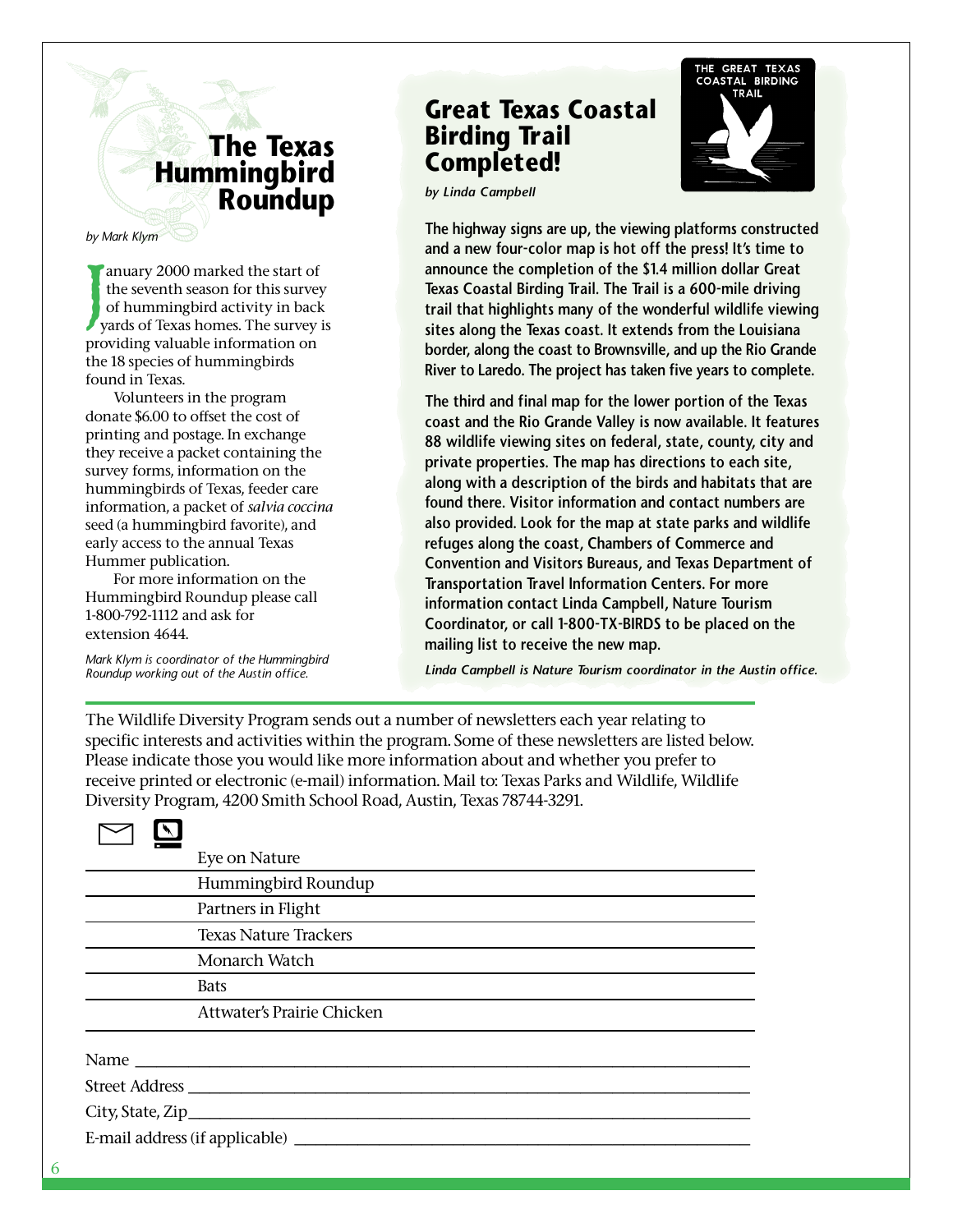### **Texas Nature Trackers UPDATE**

## Mussel Monitors Make Historic Finds

*by Ann Miller and LeeAnn Linam*

This past year, Texas Mussel Watch<br>volunteers provided information<br>of significant scientific impor-<br>tance to Bob Howells. Texas' freshwater volunteers provided information of significant scientific importance to Bob Howells, Texas' freshwater mussel expert.

First, Andy Laybay found the largest Tampico pearlymussel documented to date in the central Colorado River drainage. He also found very recently dead shells of Texas pimpleback, which was known from only three surviving populations, and Texas fawnsfoot that had not been confirmed in the Colorado drainage since the mid-1960s.

Second, Melba Sexton, a teacher from Luling, found a living golden orb and a recently dead shell from threeridge in the San Marcos River upstream of Luling. Despite over 40 collections made by TPW in the San Marcos and Blanco rivers since 1992, no living mussels had been found (and none confirmed since 1977). These specimens indicate that a river recently thought to have lost its entire mussel fauna does indeed have at least a few remaining.

Ann Mille

Another volunteer found over 35 Texas fawnsfoot specimens in the Brazos River upstream of College Station. All were very recently dead, suggesting that there is a significant population in the area. Very few Texas fawnsfoot specimens have been documented in this part of the Brazos in recent decades and never such a large number at one time anywhere!

Collection of data such as these demonstrate how important volunteer efforts can be! Thanks to all those Texas Mussel Watch volunteers who sent in data, whether or not it has resulted in a significant addition to the record books. All information is important since we are just beginning to understand freshwater mussel populations in Texas.

Texas Nature Trackers is a program composed of eight different volunteer monitoring projects. (See the list to the right.) Volunteers with each of the projects receive materials and training (if needed) to collect data about different species of plants and animals on their own property or on public lands.



Biologists use the data to help us better understand the trends and management needs of various species in the state.

All of our previous volunteers should have received the Y2000 response card to indicate which projects they want to do this year. If you have an interest in any of our monitoring projects and would like more information about them or about workshops to aid in doing the projects, please contact us at 512-912-7011 or via our web site at www.tpwd.state.tx.us/nature/trackers

### **Join us! Volunteer monitoring is fun!**

- Texas Horned Lizard Watch
- \_\_\_ Texas Hummingbird Round-up
- \_\_\_ Texas Monarch Watch
- \_\_\_ Texas Mussel Watch
- Texas Amphibian Watch
- Swallow-tailed Kite Project
- Project Prairie Birds
- \_\_\_ Mid-Winter Bald Eagle Survey

*Ann Miller is Volunteer Coordinator for the Nature Trackers Program. Lee Ann Linam is a Natural Resources Scientist with the Nature Trackers Program. Both work out of the Austin office.*

## **Year 2000 Great Texas Birding Classic brings birders, binoculars and fun to the Texas coast!**

*by Matt Dozier*

ates are set and host cities<br>selected for the 4th edition of<br>the largest birdwatching tour-<br>nament in the United States! The 2000 selected for the 4th edition of the largest birdwatching tour-Birding Classic starts April 7, 2000 in Brownsville Texas with registration and the Opening Ceremony. The event moves up the coast to Port Aransas on April 13 with the VIP birding tour and Community Appreciation Cruise. We wrap up in



Texas City with the Awards brunch and Closing Ceremony on April 16.

The Great Texas Birding Classic offers a unique opportunity for birders of every age and skill level. Categories include Roughwing competitors (8-13 years old) Gliders (14-18 years old) Adult (19 and over) and 65 and over. Teams compete for prizes in the

3 individual sections of the coast, or in all 3 sections for the Conservation Cash Grand Prize (CCGP). The real winners each year are the birds, with \$150,000, through the first three years going to habitat conservation or wildlife viewing enhancement projects.

Come join the fun and help preserve the unique opportunity that Texas has to offer birders. For more information on the Great Texas Birding Classic 2000, please call 1-888-TXBIRDS or visit us on the web at www.tpwd.state.tx.us/gtbc

*Matt Dozier is the Outreach Coordinator for the Great Texas Birding Classic.*